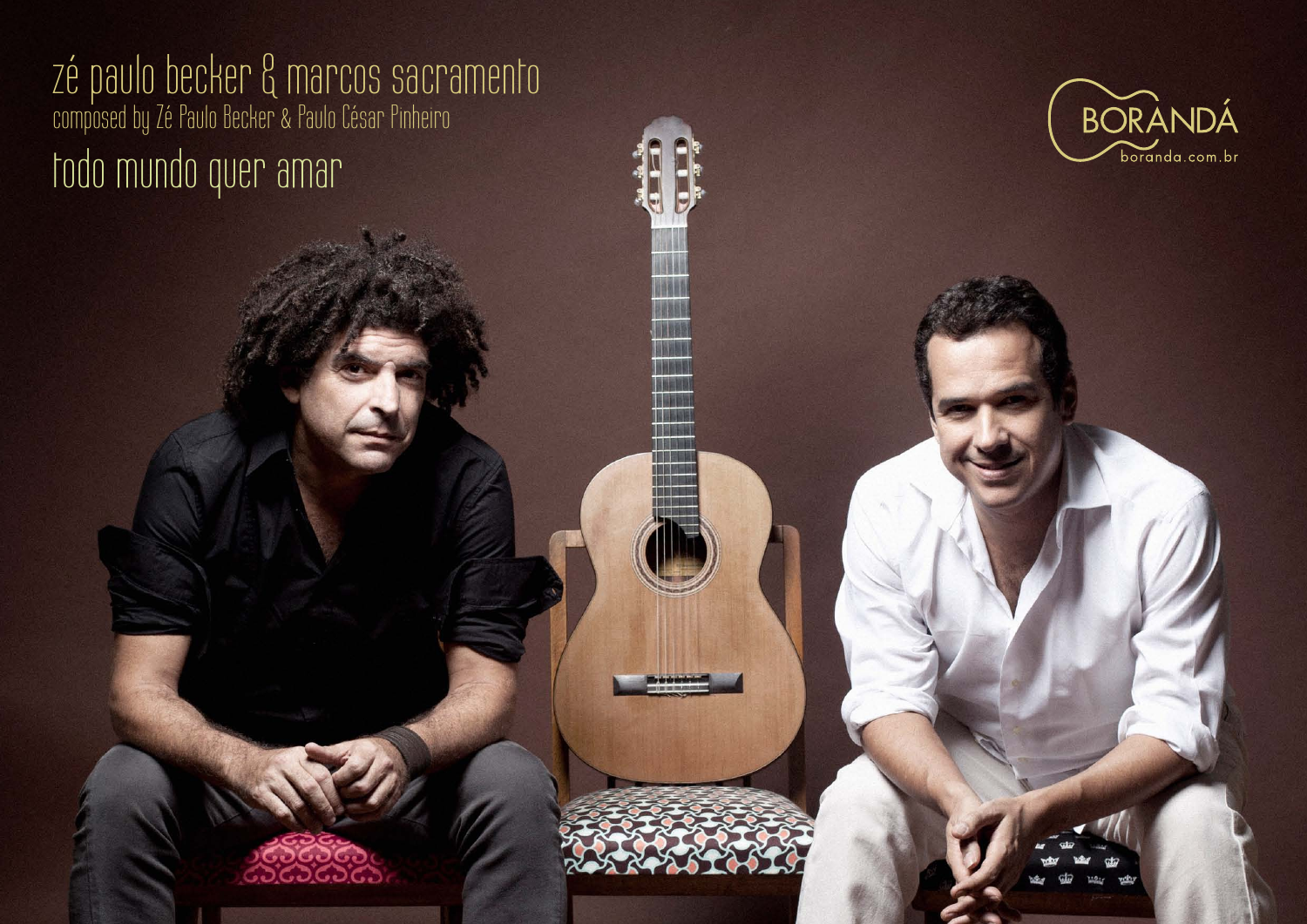#### **Zé Paulo Becker & Marcos Sacramento**

*Todo mundo quer amar (Everybody wants to love)*, an album that celebrates partnerships. Songs born by the hands of Zé Paulo Becker and the pen of Paulo César Pinheiro to get life with the guitar of Zé Paulo and the voice of Marcos Sacramento. Three references of Brazilian culture forming a trio of great - and multiple - talents.

Original Zé Paulo's idea was to record some new compositions to be made available on the Internet. A homemade production, he immediately thought of Sacramento`s voice and the invitation



was promptly accepted. The initial selection done by them both had a strong common character: all the selected songs had lyrics signed by Paulo César Pinheiro. Thus, the idea of recording a new album was born.

Love songs. All 14 songs talk about love and its hues in different tones. This universal theme is a fertile soil for the skilled songwriter to fancy new poetry. And they turn up in free forms of samba and its downgrades. "Listen to the samba, come to the samba, get in the samba, come!", they invite straight away with intimacy and property. These credentials are well known by the three of them, they are at home. Either with the arrangements that put together a whole popular orchestra or with the intimacy of voice, guitar and piano.

Marcos Sacramento is well known as interpreter of several samba compositions, though his repertoire is extensive and includes songs of many Brazilian styles. A guitar virtuoso, Zé Paulo Becker was caught by the language of Brazilian popular music while he planned to devote himself to a classical repertoire. Paulo César Pinheiro is a born poet, a compulsive composer who has nowadays one of the biggest - and best - collections of contemporary Brazilian music lyrics.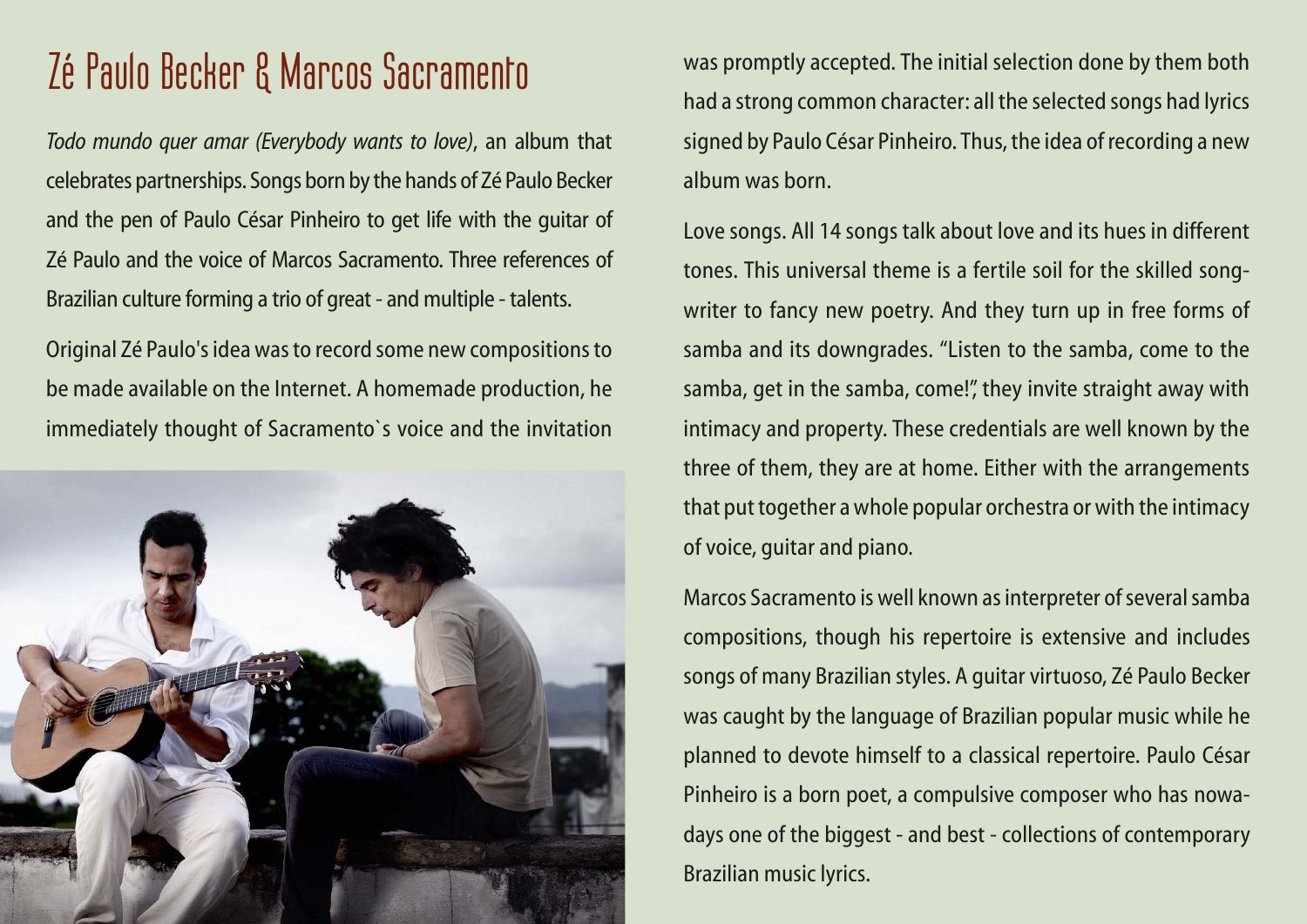The team invited to join and perform these arrangements is up to any champions' one. Besides to Zé Paulo Becker himself (acoustic guitar and arrangements), it also includes Rogério Caetano on the 7-string guitar, Leandro Braga on the piano, Bebê Kramer on the accordion, Márcio Almeida and Luciana Rabello alternating the cavaquinho. The wind section brings together Humberto Araújo, Fabiano Segalote, José Arimatéa, Silvério Pontes and Rui Alvin. The swing is up to Pedro Aune on the double bass and Flavinho Miúdo, Bernardo Aguiar, Paulino Dias and Marcelinho Moreira on percussion.

*Todo mundo quer amar* brings the popular samba in its sophisticated lineage. The precise poetry of Paulo César, the elegant guitar of Zé Paulo and the outstanding interpretation of Sacramento: a flawless meeting, beyond any doubt. "Guy with a swing and girl with a loose hip / (in the samba) everybody stops to see". We dance together.

*By Beto Feitosa*

#### "*Todo mundo quer amar* brings the popular samba in its sophisticated lineage."